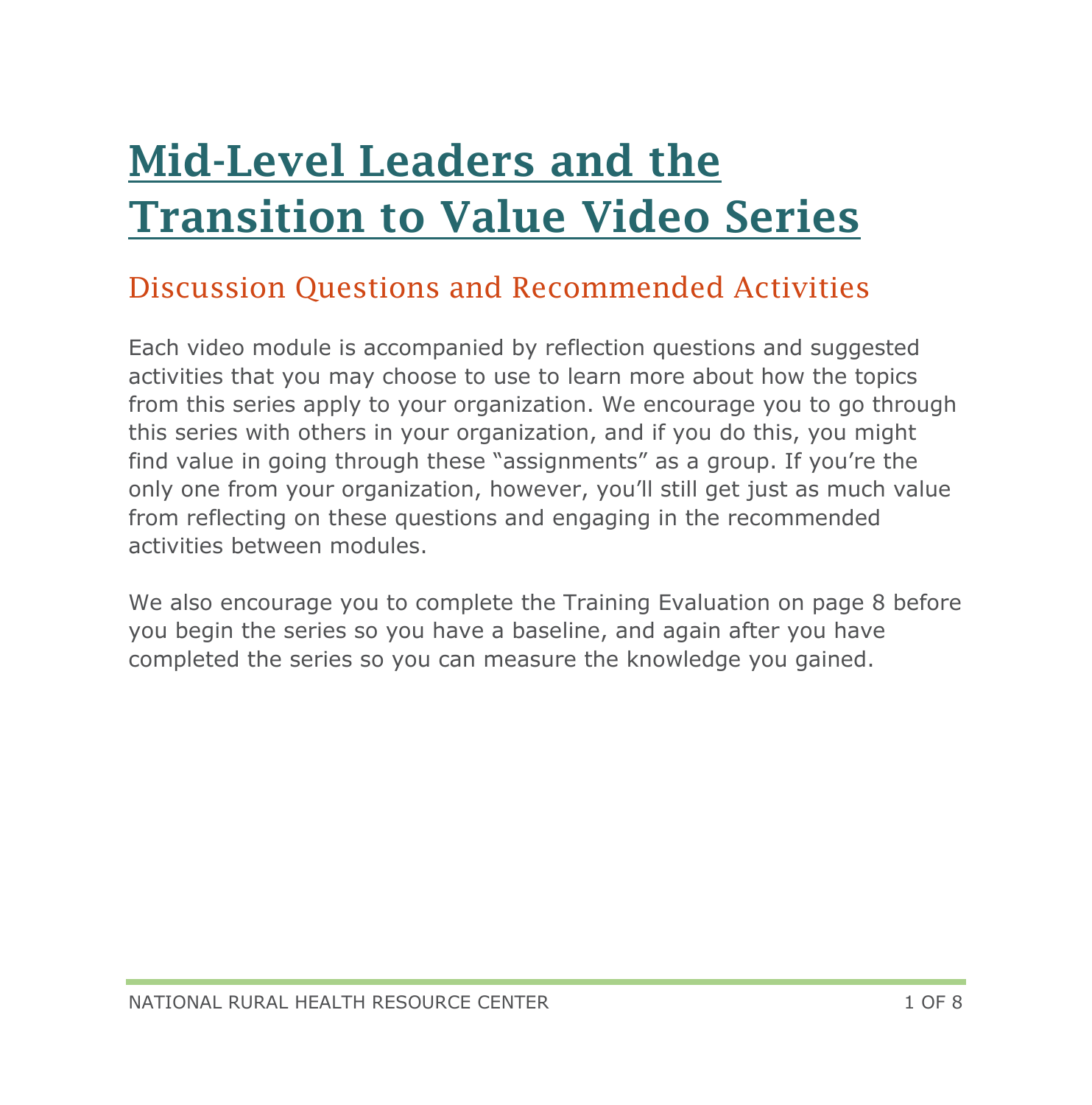## Module 1: Transforming Health Care from the Middle

- Series Intro & overview
- The state of health care and the transition to value
- Fundamental value-based concepts
- The role of a mid-level leader in the journey
- Impact of value-based care on your facility & department

#### **Discussion Questions:** The total the top of the transition of the transition of the transition to the transition of the transition of the transition of the transition of the transition of the transition of the transition

about the transition to value and population health? • Do you have all the knowledge you'd like to have If not, how can you learn more?



- Where does your organization currently stand in the process of transitioning to value? What changes have already been made? What would you still like to see happen?
- What are the biggest challenges for your facility in the transition to value? How is the organization addressing these challenges?
- In which critical competency areas do you feel particularly strong? skills – and how might you do that? (aside from this series, of are as would you like to strengthen you like to strengthen you like to strengthen your knowledge and skills – and how to strengthen your knowledge and skills – and how to strengthen your knowledge and how to strengthen you In what areas would you like to strengthen your knowledge and course!)
	- o Strategic & systems thinking
- o Collaborative leadership
	- o Initiating and championing change
- o Understanding health care finance
	- o Focusing on future needs when hiring and developing employees

- Learn more about the transition to value and population health by watching these videos:
	- o [Rural Hospital Care Coordination and Population Health](https://www.youtube.com/watch?v=fOQ3rtSHaNw)  [Management Summit Video](https://www.youtube.com/watch?v=fOQ3rtSHaNw) Hear from rural health care experts as they identify key initiatives that leaders and providers should take to further develop a local infrastructure to best deliver and manage population health in the future.
	- o [Cleveland Clinic Population Health Video](https://youtu.be/q78zpwSx2y0) This four-minute video explains population health in an easy to understand way.
- Set up a time to have a discussion with your CEO about your hospital's approach to population health. Some questions you might consider asking:
	- o Why are we making this transition?
	- o What is the impact going to be on the hospital and my department?
	- o How is the hospital going to change?
	- o How will this process improve patient care and make our community safer and healthier?
	- o What do you expect from me in this transition?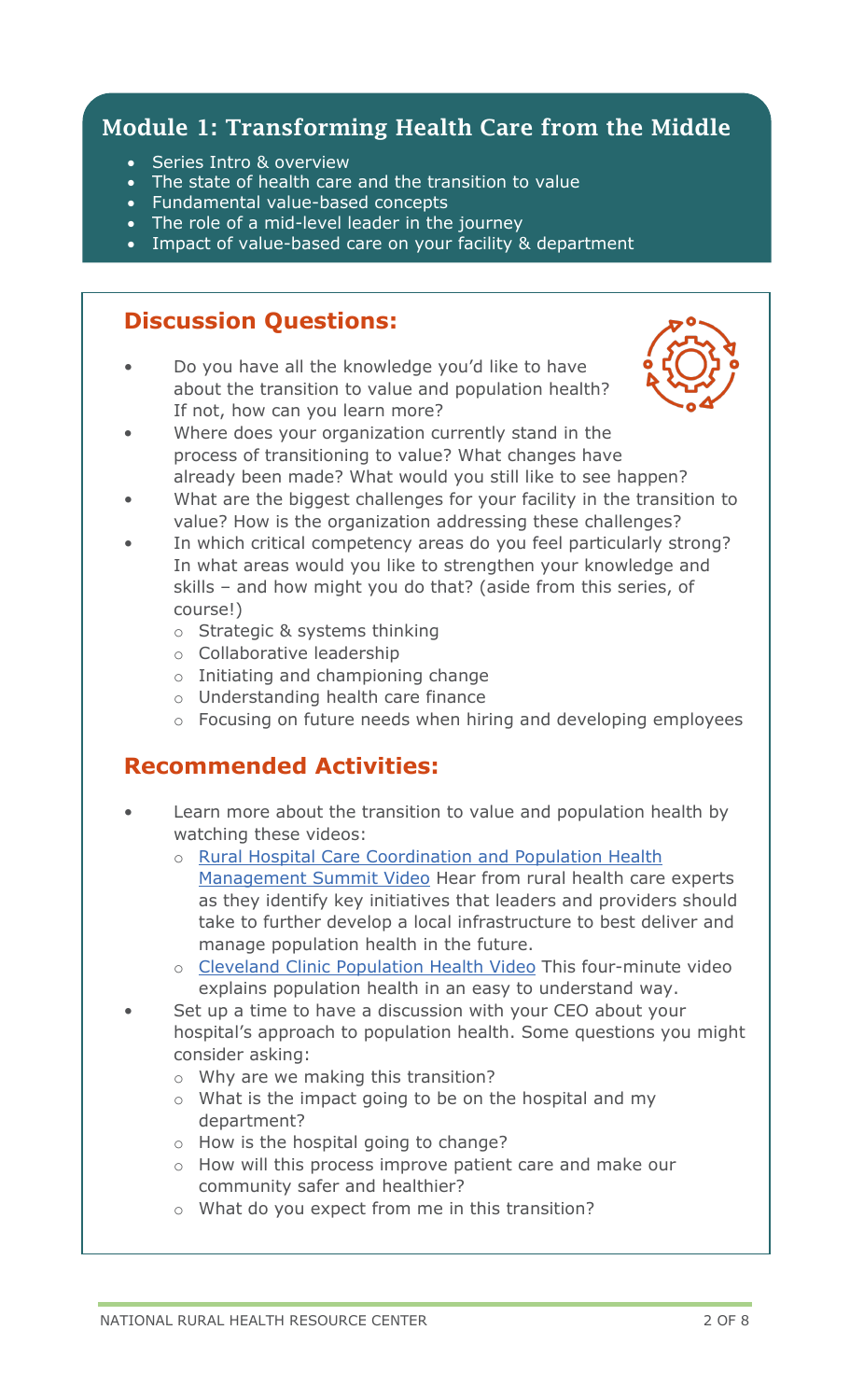# Module 2: Strategic & Systems Thinking

- Strategic thinking, systems thinking and the path to value
- Your role as a "boundary spanner"
- Community care coordination

# **Discussion Questions:**

• How would you define "the health care system" in your community? What other organizations would you include under this umbrella?



- How closely does your hospital work with these organizations now?
- How much do you know about what these organizations do? How can you learn more?
- How well do you understand your organization's strategic plan? How well do you understand your role in it, and how each person who reports to you contributes to it? How well do those who report to you understand *their* role in it? If more knowledge is needed, how can you learn more?
- What department(s) or people in your hospital would it be beneficial for you to collaborate with more? How can you make this happen?
- What types of care coordination activities are currently happening in your hospital? What entities are involved in coordination? How were the populations chosen, and what outcomes have resulted?

- Think of a change you have recently made or are about to make in your department. On a piece of paper, map out the individuals, groups, events or processes affected by this change. Then add to your map the driving forces behind the change – any individuals, groups, events, or processes that made the change necessary. Expand your drawing out as far as you can. Then step back and admire the *system* represented on your map! (there's an [example](https://www.ruralcenter.org/sites/default/files/Module%202%20Systems%20Map%20example%20-%20include%20in%20Resource%20Guide.pdf) of this in the Resource Guide for this series)
- Have a conversation with your manager about the following:
	- o How they view your role in the hospital's ability to successfully achieve its strategic goals
	- o Any relationships (inside or outside the hospital) that would be beneficial for you to develop in order to achieve strategic goals
- If you aren't very familiar with care coordination initiatives taking place in your facility, reach out to those responsible for these activities to learn more about them.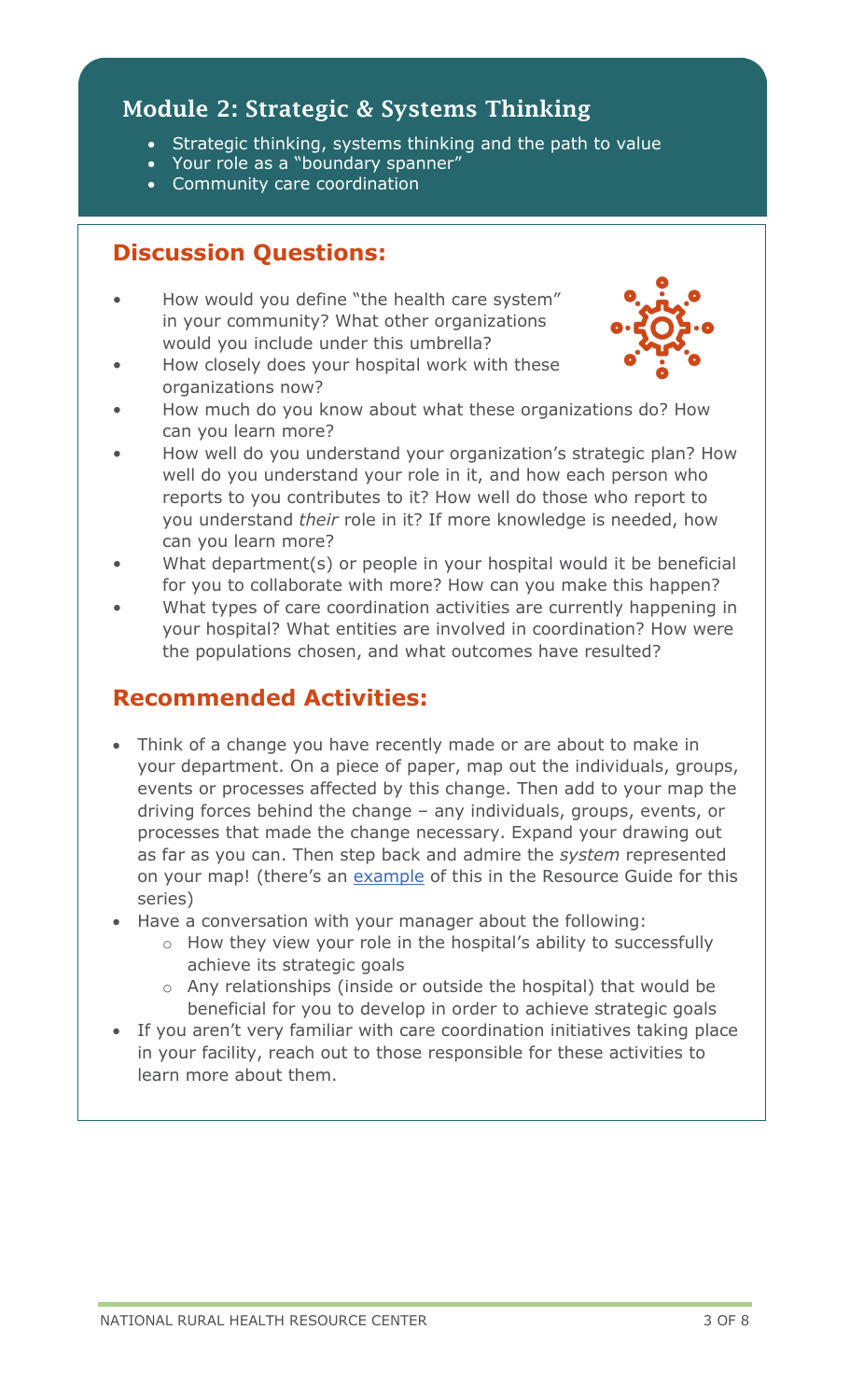# Module 3: Collaborative Leadership

- Collaborative leadership basics
- Open communication
- Collaborative decision making
- **Building trust**
- Learning agility

#### **Discussion Questions:**

- Which of your professional relationships have the highest level of trust? How did this trust develop?
- Which of your professional relationships have the lowest level of trust Why is this?



- What are your biggest challenges when it comes to listening to others? What can you do to become a better listener?
- What do you do well when it comes to feedback? Where do you struggle, and why?
- Think of another leader who is particularly good at leading a group through a collaborative decision. What do they do that makes them so effective?

- Identify one professional relationship that you'd like to develop more trust in. Walk through the [3Cs Trust Self-Assessment](https://ruralcenter.sharepoint.com/tasc/Shared%20Documents/Leadership%20Development/Mid-Level%20Leader%20Education/Handouts/Discussion%20and%20Activities.docx) in the Resource Guide for this series to identify some potential areas you might focus on as you take steps to strengthen trust with this person.
- Practice your active listening skills during a conversation with a colleague. Afterward, reflect on:
	- o The impact that your listening had on the conversation
	- o Any distractions that posed challenges to your active listening
- If the opportunity arises, lead a collaborative decision-making process. Be sure to follow the tips for collaborative decision making outlined in this module.
- Talk to another leader (inside or outside your organization) who is especially good at having difficult conversations with others. Learn more about how they approach these conversations and what they do to keep the conversation on track.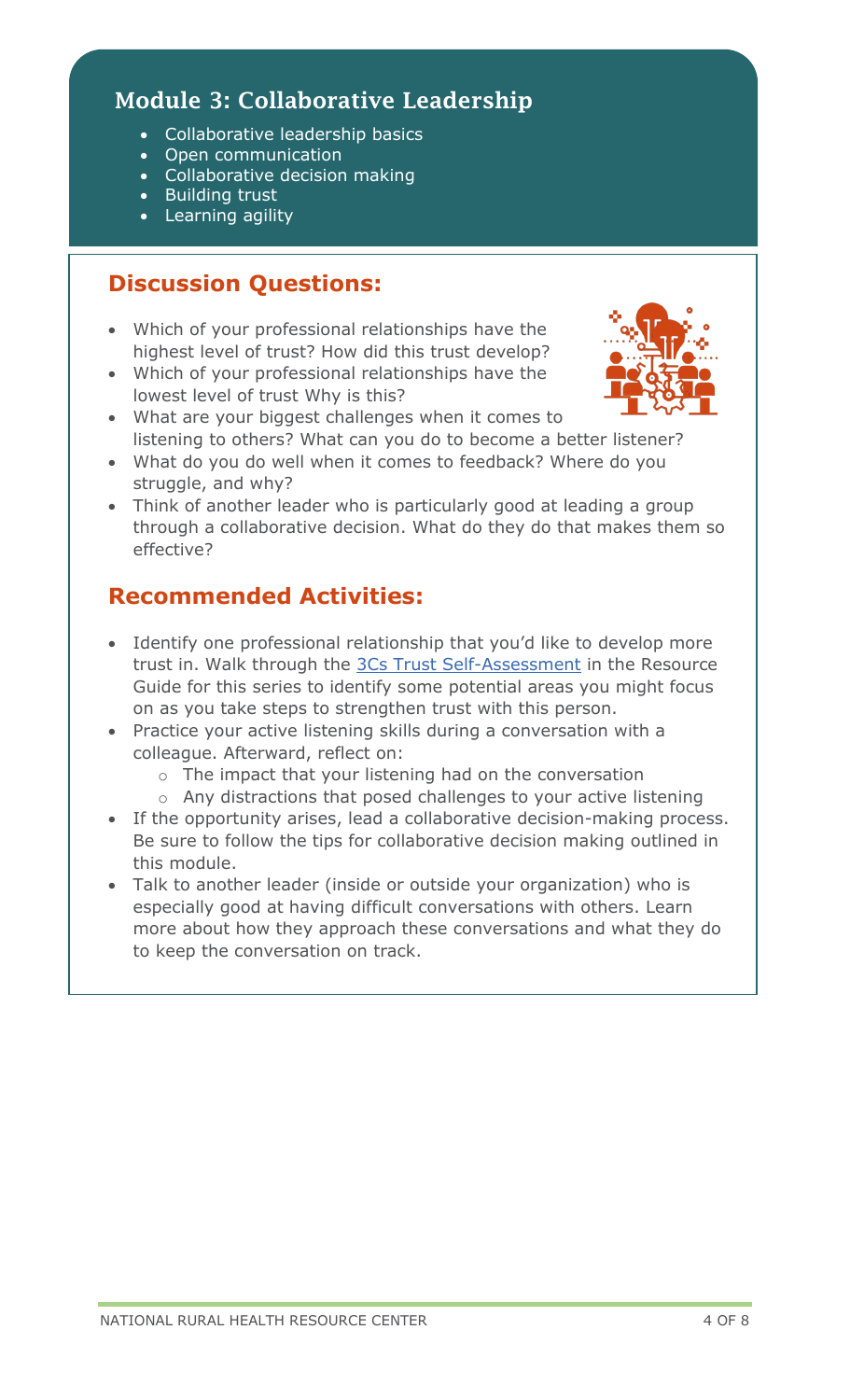# Module 4: Change Leadership

- Leading change from the middle
- The change process
- The human side of change

# **Discussion Questions:**

- What kinds of changes are you currently experiencing and/or leading?
- What examples of unfreezing, changing, and/or refreezing have you seen in these changes?
- How are these change initiatives going? If they are going well, why? If they are not going so well, why aren't they?



- Think of one specific change initiative you are currently leading or have led in the past and identify one person who resisted that change. Where did they get stuck on the change curve? Would you classify the source of their resistance as technical, political, or cultural?
- Think of one specific change initiative you are currently experiencing. Where are you on the change curve? If you are a bit stuck, is it due primarily to technical, political, or cultural factors? How can you address these challenges?

- Talk to your direct supervisor about current or upcoming change initiatives.
- Find out what they most expect from you during the course of this change, and share with them what you need most from them in order to meet these expectations.
- Find out what changes they're working on that are particularly difficult. Ask what their biggest challenges are, how they're working to address them, and what they've learned from the experience so far.
- Use the Planning and Reflection Worksheet in the Resource Guide to develop strategies for addressing technical, political, or cultural concerns that someone on your team might have about a current or upcoming change.
- Listen to one or more episodes of The Center's podcast Managing from the Middle: Leading Through Change.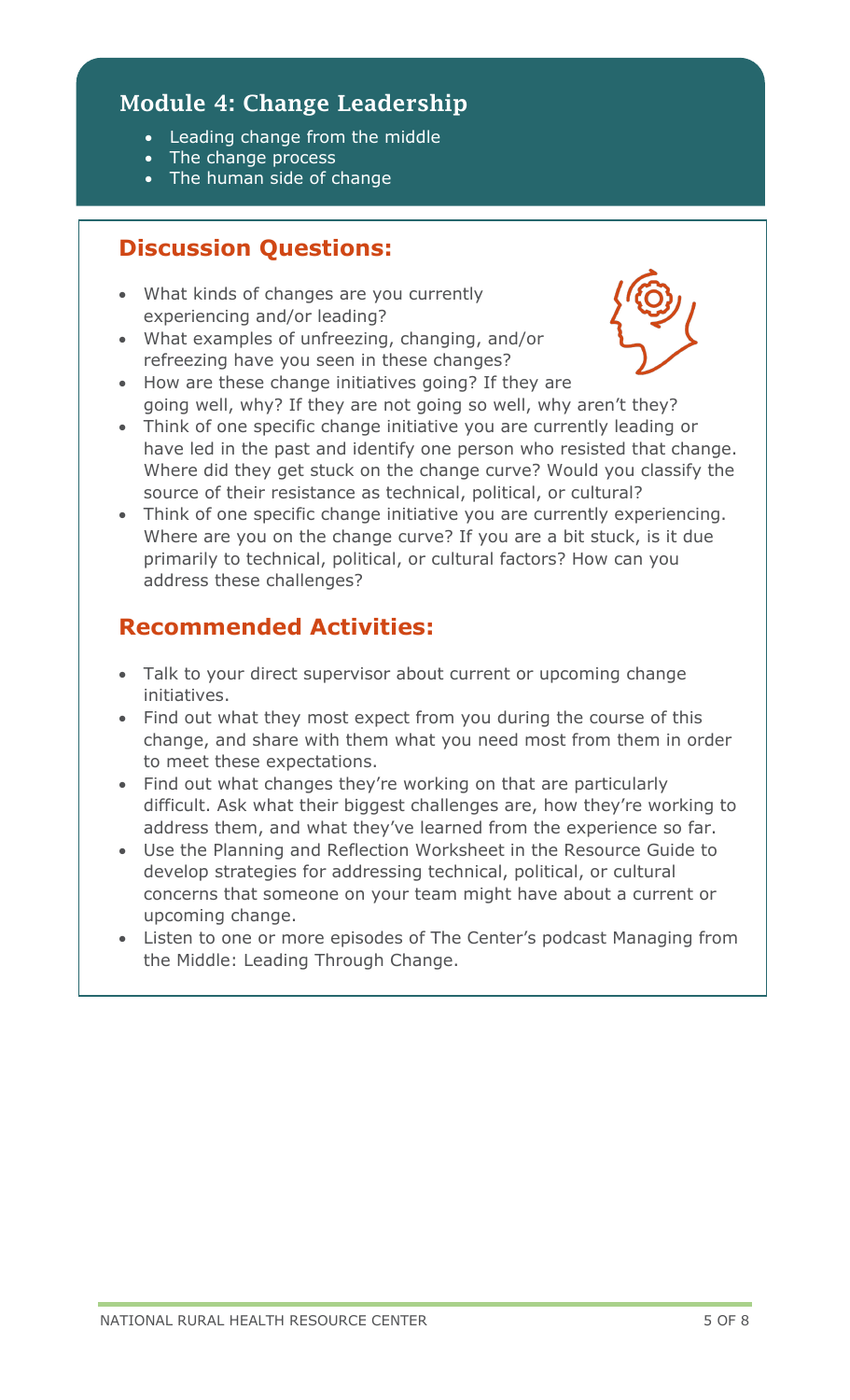# Module 5: Basics of Rural Healthcare Finance

- Gain a basic understanding of traditional and value-based payment methodologies
- Explore the role of wellness, transitional care and chronic care services in value-based systems

#### **Discussion Questions:**

- How does your department contribute to the bottom line of your organization?
- Might the transition to value change the way your department generates revenue (or savings)? If so, in what way?



• What is the financial outlook for your organization over the next 1-2 years? What about the next 3-5 years?

- Talk to your CFO or Controller to learn more about your organization's finance-related strengths and vulnerabilities.
- Watch one or more recorded sessions of the 5-part [Value-Based Care](https://www.ruralcenter.org/resource-library/2021-value-based-care-vbc-webinar-series)  [webinar series on The Center's website.](https://www.ruralcenter.org/resource-library/2021-value-based-care-vbc-webinar-series) Topics in this series:
	- o Value-Based Care Options for Rural
	- o Financial Risk in Value-Based Care Models
	- $\circ$  Optimizing Ambulatory Healthcare for the 21<sup>st</sup> Century
	- o Population Health Transition Framework: Gaining Physician Buy-in
	- o Best Practices to Work with Community Partners on Population Health Initiatives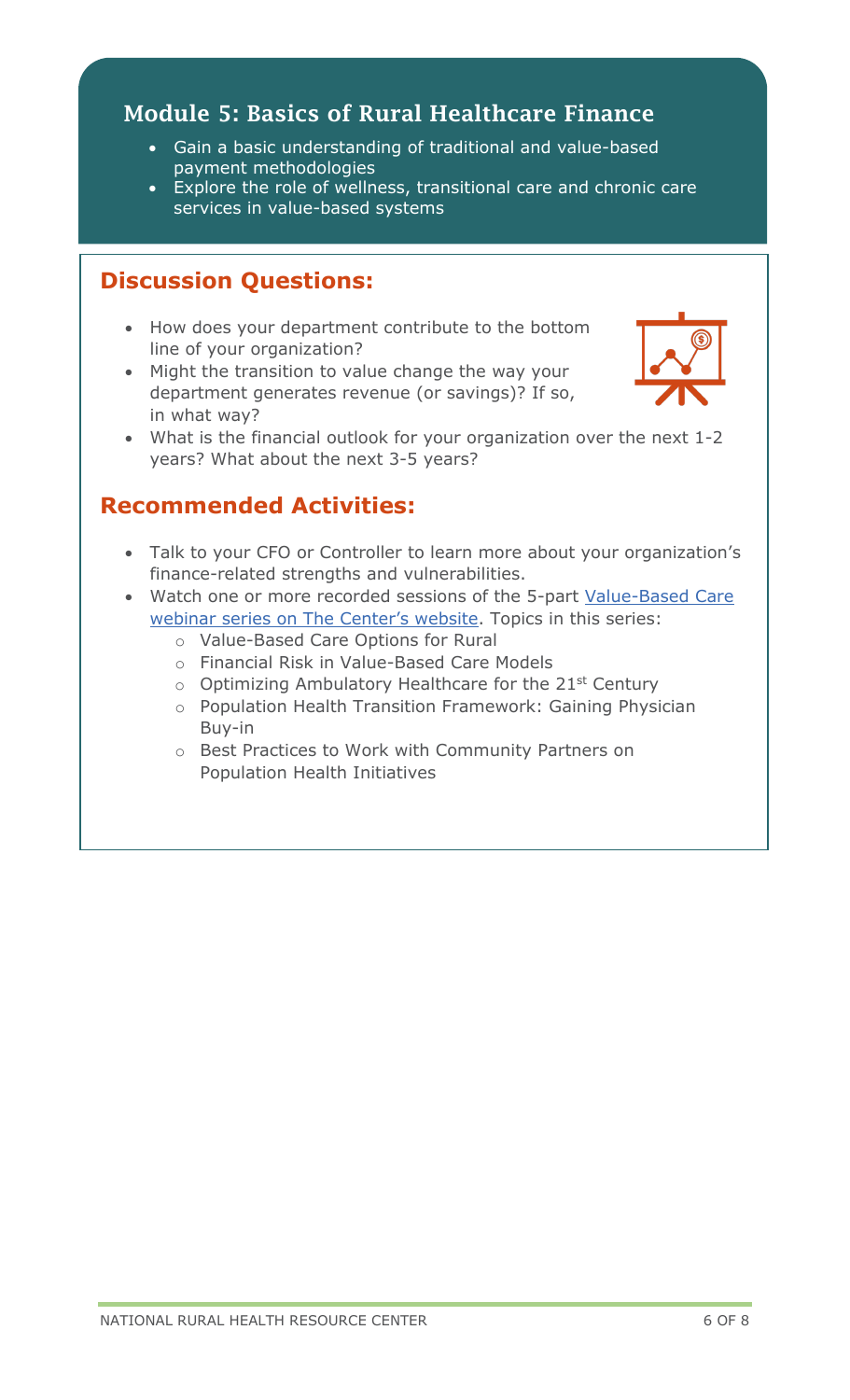# Module 6: Talent Development

- The "what" and "why" of talent development
- Thinking strategically about talent development
- Stay interviews
- Developing your team: delegation, stretch assignments, and coaching

## **Discussion Questions:**

• If you expect any upcoming job openings in your department, take some time to think carefully about what this position might look like in the next 3-5 years. Will more collaboration be required in this job in a new healthcare environment? New technology or interpersonal skills? How might you ensure that you hire the person who's right for the NEXT iteration of this job?



- If you were to leave your position tomorrow, who would replace you? Do you have someone ready in the wings, or would this person need to be developed if you were to promote from within? Who might be the right successor, and what skills and knowledge would they need? (and if there really isn't anyone who might fill your shoes, how might you keep these concepts in mind the NEXT time you fill a position in your department?). Consider having a conversation with your direct supervisor about succession planning.
- Does your organization engage in any succession planning activities? If you don't know the answer to this question, talk to your HR department to learn more.
- Are stay interviews performed regularly in your organization? If not, you might want to ask your HR department for their thoughts, and consider implementing them in your department.

- Watch the 12-minute TEDx video [Confessions of a Recovering](https://www.ted.com/talks/chieh_huang_confessions_of_a_recovering_micromanager#t-665749)  [Micromanager](https://www.ted.com/talks/chieh_huang_confessions_of_a_recovering_micromanager#t-665749) to hear one leaders' entertaining and insightful personal story about learning to delegate.
- Identify potential tasks and projects that could be delegated to others. Plan your approach carefully (following Harvard Business School guidelines), and ask a peer or mentor for guidance if delegation isn't something you do on a regular basis.
- Be on the lookout for opportunities to have coaching conversation. Use the GROW Coaching Questions handout included in the Resource Guide to help you plan these conversations.